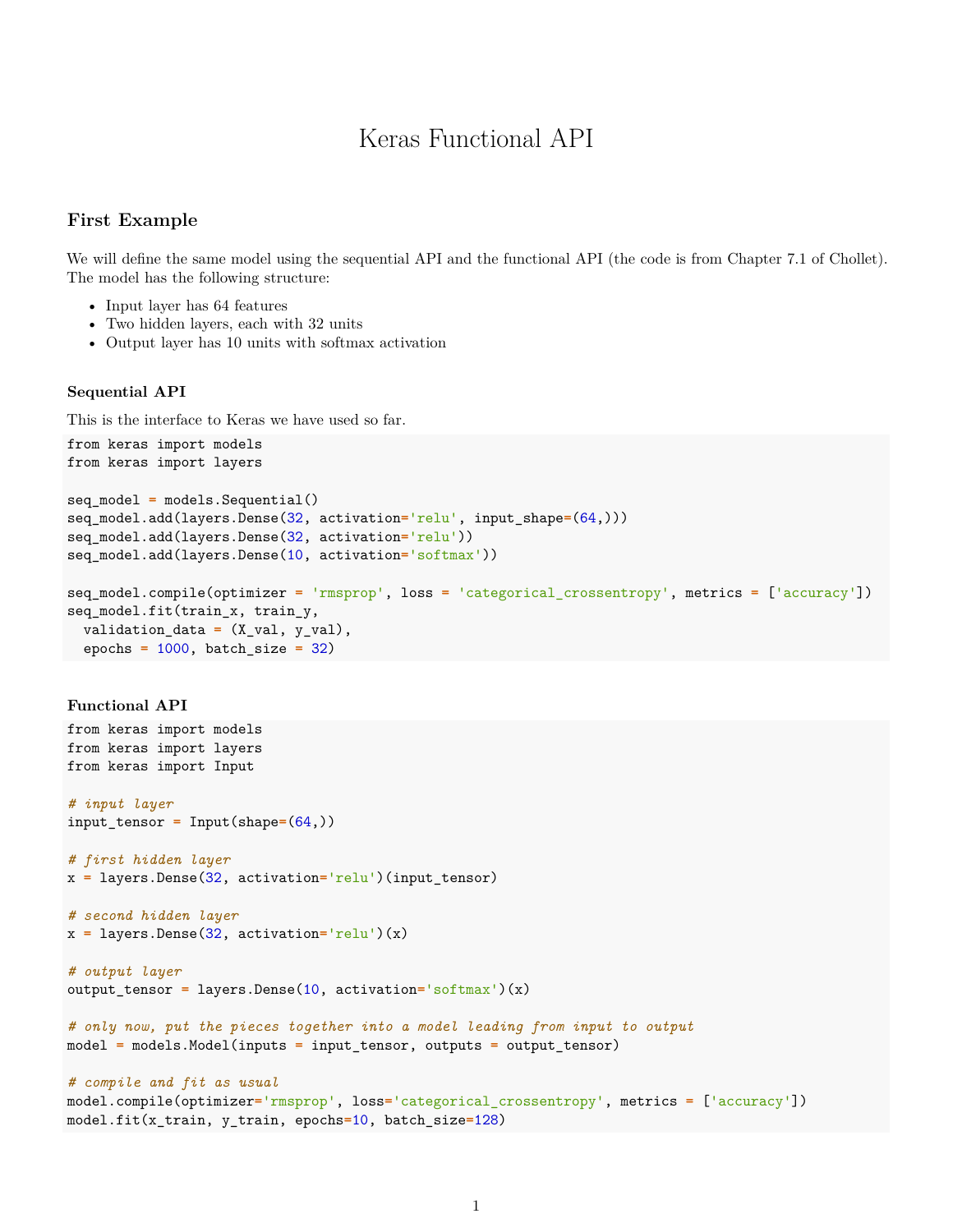## **Multiple Inputs**

### **Example 1: CNN to process image input, RNN to process text input**

You work for an online store that sells clothing, like Etsy. You want to fit a model with the following specifications:

Inputs:

- a picture of a piece of clothing
- a text description of the clothing

Outputs:

• estimated sale price

We could use a network architecture like:

- a CNN to process the picture
- an RNN to process the text description
- combine activation output from the CNN and RNN
- dense output layer to predict price

#### **Example 2: RNN to process two different text inputs**

You work at a tech company, and are developing a user help page that will answer users' questions based on help documentation. You want to fit a model with the following specifications:

Inputs:

- a text question a user typed
- text of relevant help articles

Outputs:

• answer to the question, which is one of K categories (for example, K-1 possible solutions, or else send them to a human being to answer the question.)

We could use a network architecture like:

- a first RNN to process the question
- a second RNN to process the text with the answers
- feed the output from the RNNs into a dense layer to generate a predicted class for the answer.

Figure from Secton 7.1 of Chollet

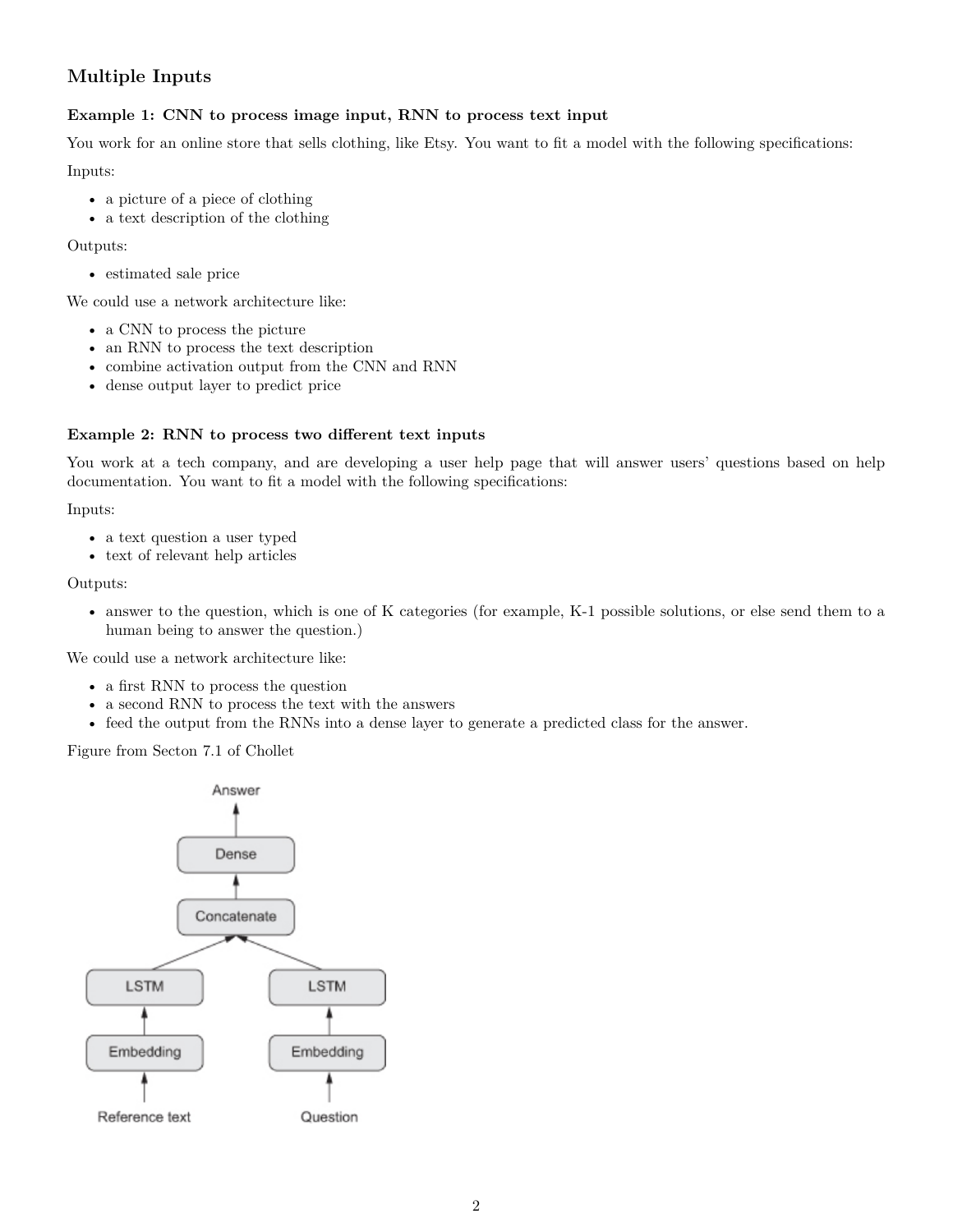```
Example code for multiple inputs Example 2 from Chapter 7 of Chollet:
```

```
from keras.models import Model
from keras import layers
from keras import Input
text_vocabulary_size = 10000
question_vocabulary_size = 10000
answer_vocabulary_size = 500
# first input layer is a text sequence.
# - We don't specify the length since it may differ across observations
# - data type is integer because we sparse-encoded the text
# - we can give the input layer a name if we want
text_input = Input(shape=(None,), dtype='int32', name='text')
# 64 dimensional word embedding of text input
embedded_text = layers.Embedding(64, text_vocabulary_size)(text_input)
# LSTM to process text
encoded_text = layers.LSTM(32)(embedded_text)
# second input layer is the question; same structure as for text input
question_input = Input(shape=(None,), dtype='int32', name='question')
# 32 dimensional word embedding of question input
embedded_question = layers.Embedding(32, question_vocabulary_size)(question_input)
# LSTM to process question
encoded_question = layers.LSTM(16)(embedded_question)
# concatenate the activation outputs from the text LSTM and the question LSTM
# axis = -1 means to concatenate along the last axis.
concatenated = layers.concatenate([encoded_text, encoded_question], axis=-1)
# the answer is one of a fixed number of categories.
# probabilities for these categories are calculated using a softmax activation
# acting on the concatenated output from the question and the reference text
answer = layers.Dense(answer_vocabulary_size,
   activation='softmax')(concatenated)
# The network now has two inputs!!
model = Model(inputs = [text_input, question_input], outputs = answer)
# Compile as usual
model.compile(optimizer='rmsprop',
              loss='categorical_crossentropy',
              metrics=['acc'])
# To fit, provide a dictionary with the values of the inputs
# names in the dictionary must match the names used when defining the layers
model.fit({'text': text, 'question': question},
  answers,
  epochs=10, batch_size=128)
```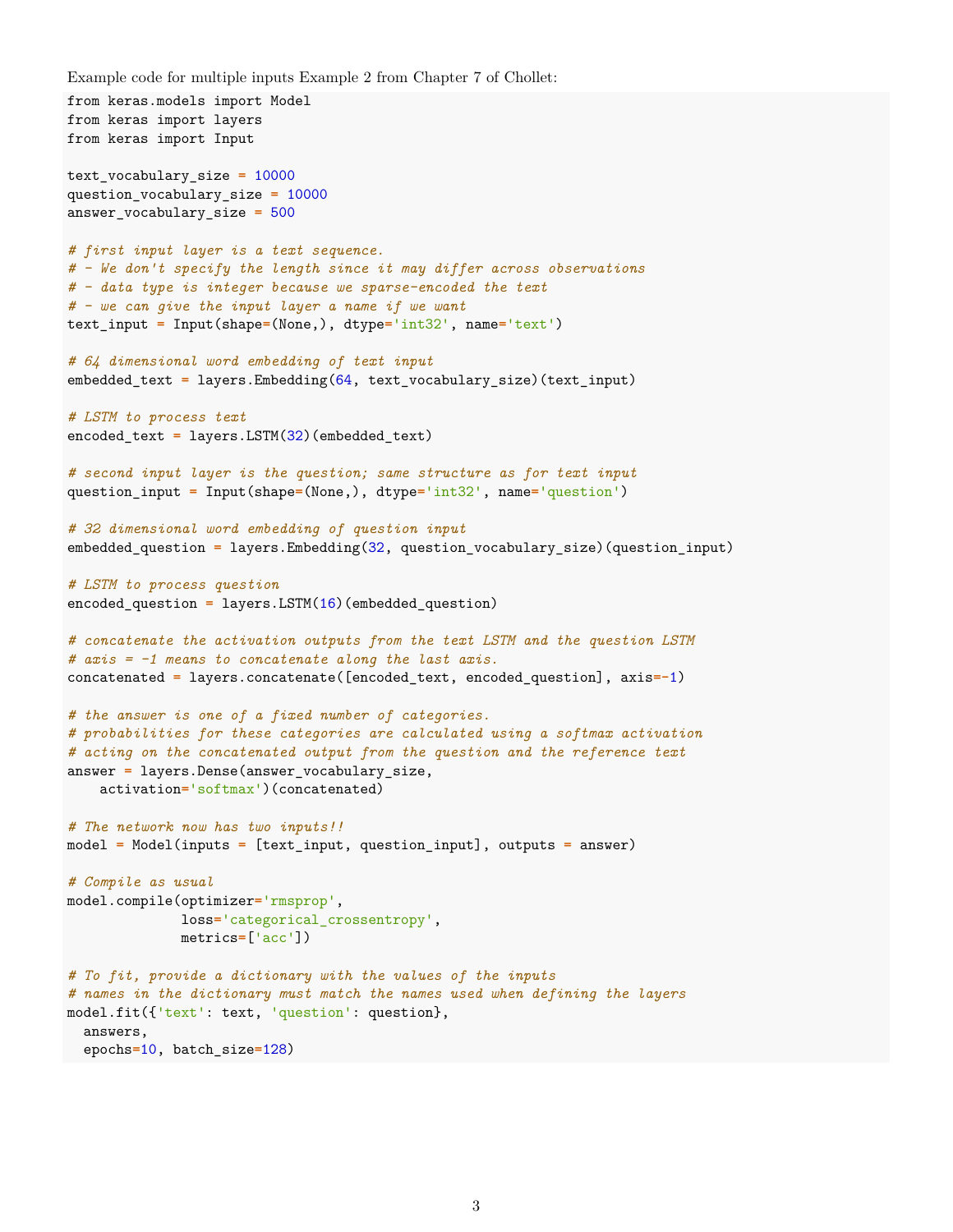## **Multiple Outputs**

### **Example 1**

You work for FitBit. You want to fit a model with the following specifications:

Input:

• measurements of acceleration over time recorded by a FitBit

Output:

- categorical activity type (lying down, sitting, standing, walking, running, bicycling, . . . )
- numeric energy expenditure in calories

We could use a network architecture like:

- RNN to process the acceleration measurements from the FitBit
- A first dense output layer with softmax activation to classify activity type
- A second dense output layer with linear activation to estimate numeric energy expenditure

### **Example 2**

You are kindof creepy (example from Chollet...). You want to take a series of social media posts from a single anonymous person and predict attributes of that person such as age, gender, and income level.

Input:

• social media posts

Output:

- age
- gender
- income level

Figure from Secton 7.1 of Chollet